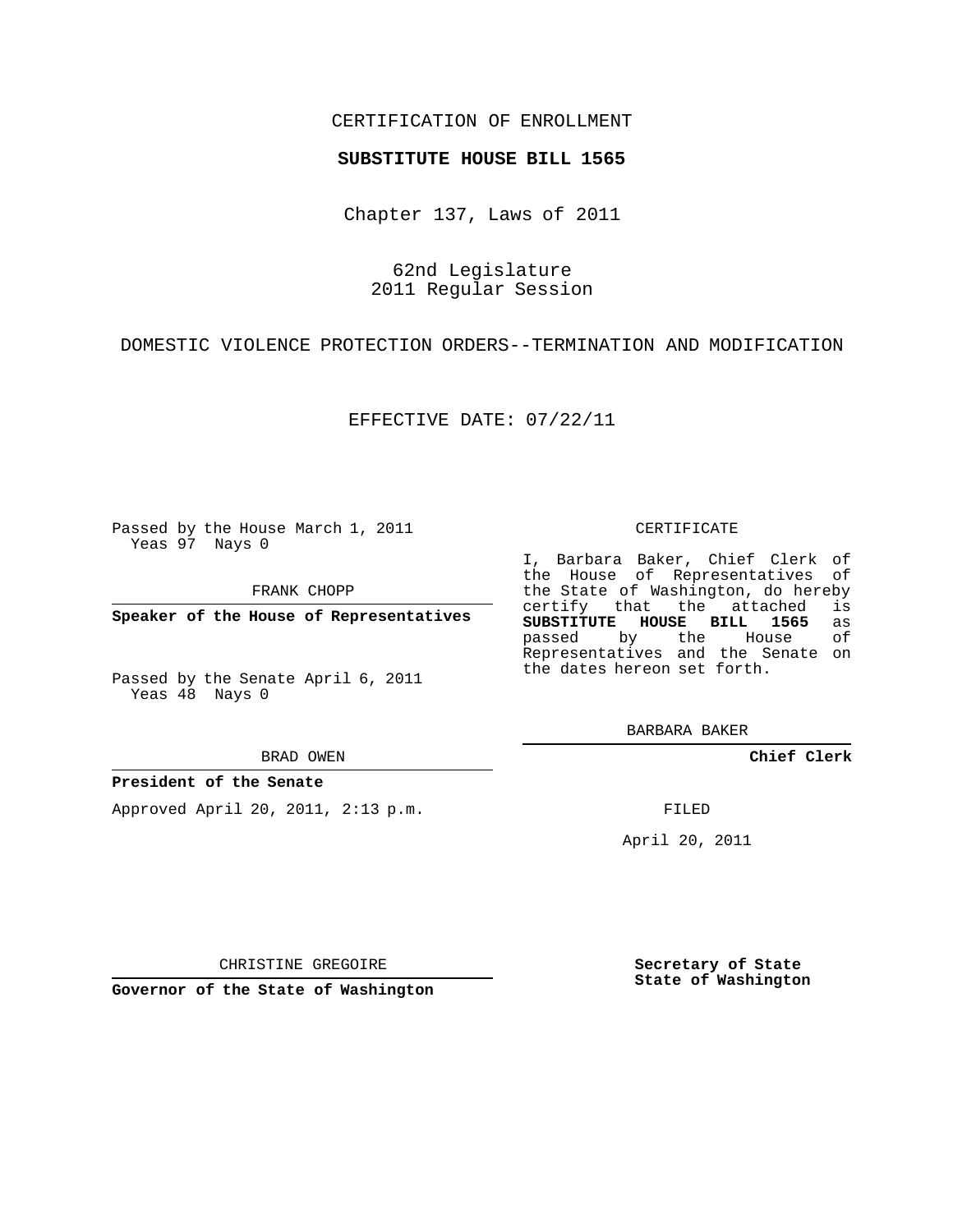# **SUBSTITUTE HOUSE BILL 1565** \_\_\_\_\_\_\_\_\_\_\_\_\_\_\_\_\_\_\_\_\_\_\_\_\_\_\_\_\_\_\_\_\_\_\_\_\_\_\_\_\_\_\_\_\_

\_\_\_\_\_\_\_\_\_\_\_\_\_\_\_\_\_\_\_\_\_\_\_\_\_\_\_\_\_\_\_\_\_\_\_\_\_\_\_\_\_\_\_\_\_

Passed Legislature - 2011 Regular Session

## **State of Washington 62nd Legislature 2011 Regular Session**

**By** House Judiciary (originally sponsored by Representatives Frockt, Rodne, Pedersen, Eddy, Goodman, Roberts, Walsh, Green, Jacks, Fitzgibbon, Reykdal, Kenney, Stanford, Billig, and Kelley)

READ FIRST TIME 02/17/11.

 AN ACT Relating to the termination or modification of domestic violence protection orders; amending RCW 26.50.130; and creating a new section.

BE IT ENACTED BY THE LEGISLATURE OF THE STATE OF WASHINGTON:

 NEW SECTION. **Sec. 1.** The legislature finds that civil domestic violence protection orders are an essential tool for interrupting an abuser's ability to perpetrate domestic violence. The legislature has authorized courts to enter permanent or fixed term domestic violence protection orders if the court finds that the respondent is likely to resume acts of domestic violence when the order expires. However, the legislature has not established procedures or guidelines for terminating or modifying a protection order after it is entered.

 The legislature finds that some of the factors articulated in the Washington supreme court's decision in *In re Marriage of Freeman*, 169 Wn.2d 664, 239 P.3d 557 (2010), for terminating or modifying domestic violence protection orders do not demonstrate that a restrained person is unlikely to resume acts of domestic violence when the order expires, and place an improper burden on the person protected by the order. By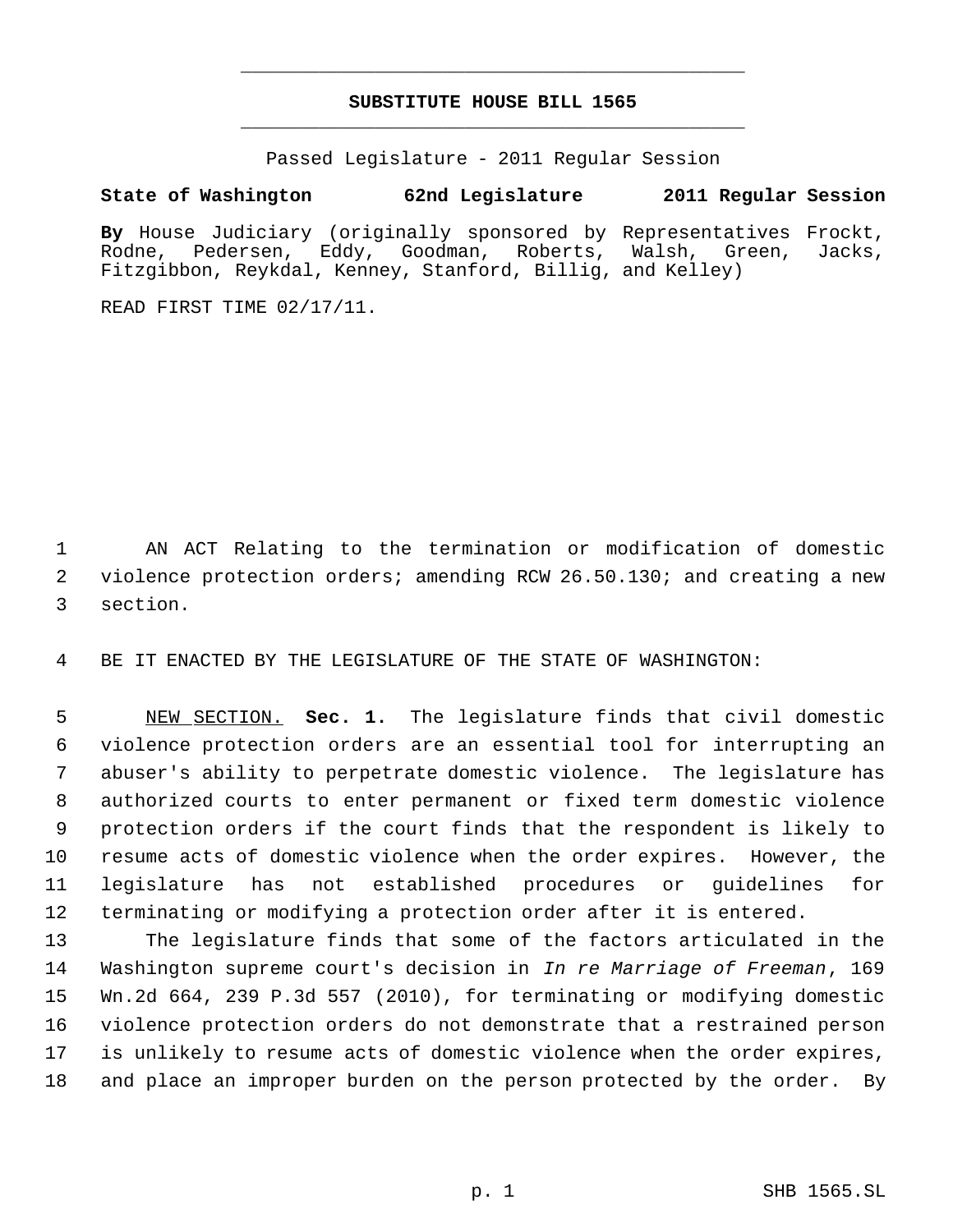this act, the legislature establishes procedures and guidelines for determining whether a domestic violence protection order should be terminated or modified.

 **Sec. 2.** RCW 26.50.130 and 2008 c 287 s 3 are each amended to read as follows:

 (1) Upon ((application)) a motion with notice to all parties and after a hearing, the court may modify the terms of an existing order 8 for protection or may terminate an existing order for protection.

9 (2) A respondent's motion to modify or terminate an order for protection that is permanent or issued for a fixed period exceeding two years must include a declaration setting forth facts supporting the 12 requested order for termination or modification. The motion and declaration must be served according to subsection (7) of this section. 14 The nonmoving parties to the proceeding may file opposing declarations. 15 The court shall deny the motion unless it finds that adequate cause for 16 hearing the motion is established by the declarations. If the court finds that the respondent established adequate cause, the court shall set a date for hearing the respondent's motion.

19 (3)(a) The court may not terminate an order for protection that is 20 permanent or issued for a fixed period exceeding two years upon a 21 motion of the respondent unless the respondent proves by a preponderance of the evidence that there has been a substantial change 23 in circumstances such that the respondent is not likely to resume acts of domestic violence against the petitioner or those persons protected by the protection order if the order is terminated. In a motion by the respondent for termination of an order for protection that is permanent 27 or issued for a fixed period exceeding two years, the petitioner bears no burden of proving that he or she has a current reasonable fear of imminent harm by the respondent.

 (b) For the purposes of this subsection, a court shall determine whether there has been a "substantial change in circumstances" by considering only factors which address whether the respondent is likely to commit future acts of domestic violence against the petitioner or 34 those persons protected by the protection order.

 (c) In determining whether there has been a substantial change in circumstances the court may consider the following unweighted factors,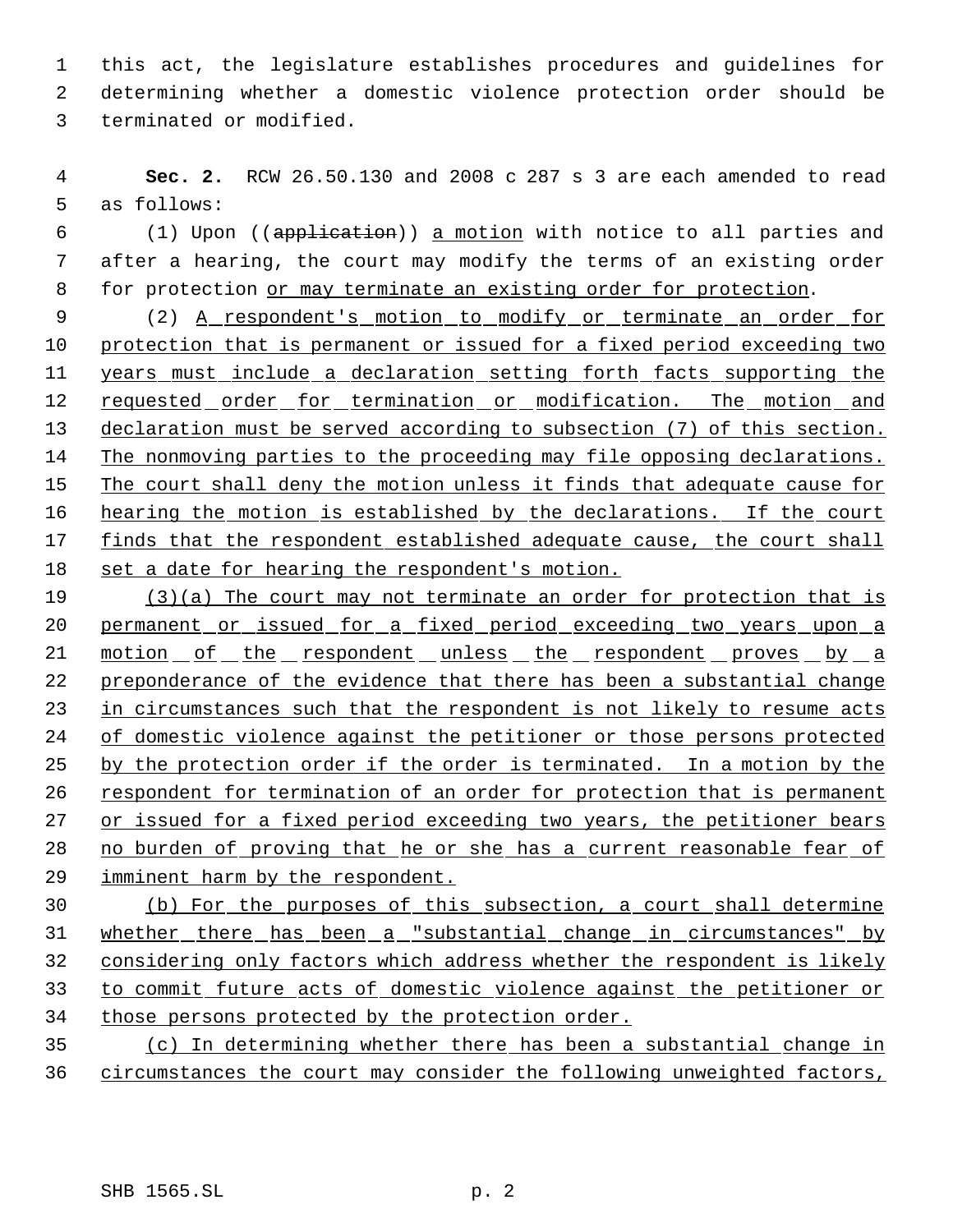and no inference is to be drawn from the order in which the factors are listed: (i) Whether the respondent has committed or threatened domestic 4 violence, sexual assault, stalking, or other violent acts since the protection order was entered; 6 (ii) Whether the respondent has violated the terms of the protection order, and the time that has passed since the entry of the order; (iii) Whether the respondent has exhibited suicidal ideation or attempts since the protection order was entered; 11 (iv) Whether the respondent has been convicted of criminal activity 12 since the protection order was entered; (v) Whether the respondent has either acknowledged responsibility for the acts of domestic violence that resulted in entry of the 15 protection order or successfully completed domestic violence 16 perpetrator treatment or counseling since the protection order was entered; 18 (vi) Whether the respondent has a continuing involvement with drug 19 or alcohol abuse, if such abuse was a factor in the protection order; (vii) Whether the petitioner consents to terminating the protection 21 order, provided that consent is given voluntarily and knowingly; (viii) Whether the respondent or petitioner has relocated to an area more distant from the other party, giving due consideration to the fact that acts of domestic violence may be committed from any distance; (ix) Other factors relating to a substantial change in circumstances. 27 (d) In determining whether there has been a substantial change in circumstances, the court may not base its determination solely on: (i) The fact that time has passed without a violation of the order; or (ii) the fact that the respondent or petitioner has relocated to an area 31 more distant from the other party. (e) Regardless of whether there is a substantial change in circumstances, the court may decline to terminate a protection order if it finds that the acts of domestic violence that resulted in the issuance of the protection order were of such severity that the order should not be terminated. (4) The court may not modify an order for protection that is permanent or issued for a fixed period exceeding two years upon a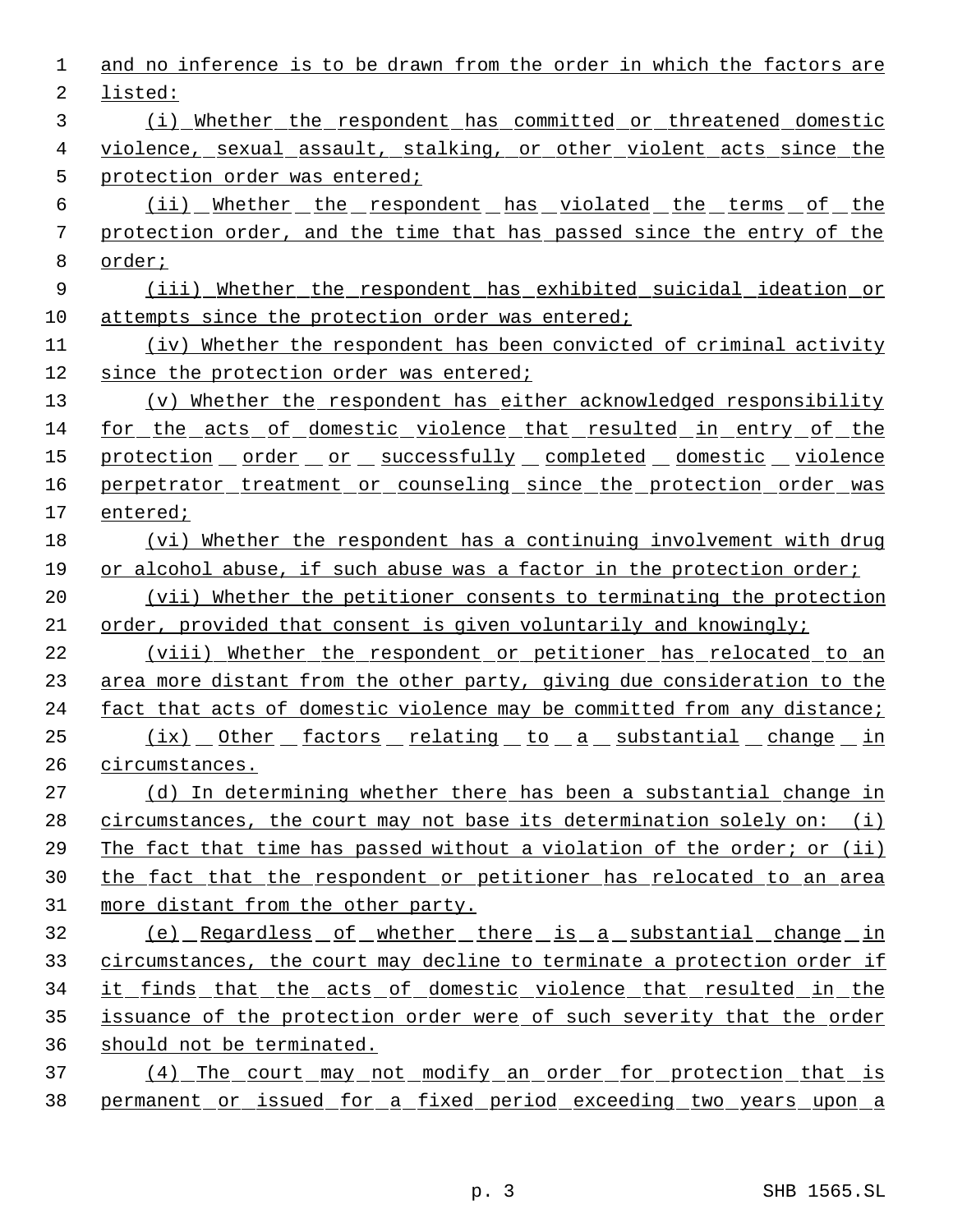1 motion of the respondent unless the respondent proves by a 2 preponderance of the evidence that the requested modification is warranted. If the requested modification would reduce the duration of the protection order or would eliminate provisions in the protection 5 order restraining the respondent from harassing, stalking, threatening, or committing other acts of domestic violence against the petitioner or the petitioner's children or family or household members or other persons protected by the order, the court shall consider the factors in 9 subsection (3)(c) of this section in determining whether the protection order should be modified. Upon a motion by the respondent for modification of an order for protection that is permanent or issued for a fixed period exceeding two years, the petitioner bears no burden of proving that he or she has a current reasonable fear of imminent harm by the respondent.

15 (5) Upon a motion by a petitioner, the court may modify or 16 terminate an existing order for protection. The court shall hear the 17 motion without an adequate cause hearing.

 (6) A court may require the respondent to pay court costs and service fees, as established by the county or municipality incurring the expense and to pay the petitioner for costs incurred in responding to a motion to terminate or modify a protection order, including reasonable attorneys' fees.

23 (7) Except as provided in RCW 26.50.085 and 26.50.123, ((personal 24 service shall be made upon) a motion to modify or terminate an order for protection must be personally served on the nonmoving party not 26 less than five court days prior to the hearing  $((to \text{modify}))$ .

27 (a) If a moving party seeks to modify or terminate an order for protection that is permanent or issued for a fixed period exceeding two years, the sheriff of the county or the peace officers of the municipality in which the nonmoving party resides or a licensed process 31 server shall serve the nonmoving party personally except when a petitioner is the moving party and elects to have the nonmoving party served by a private party.

 (b) If the sheriff, municipal peace officer, or licensed process server cannot complete service upon the nonmoving party within ten days, the sheriff, municipal peace officer, or licensed process server 37 shall notify the moving party. The moving party shall provide